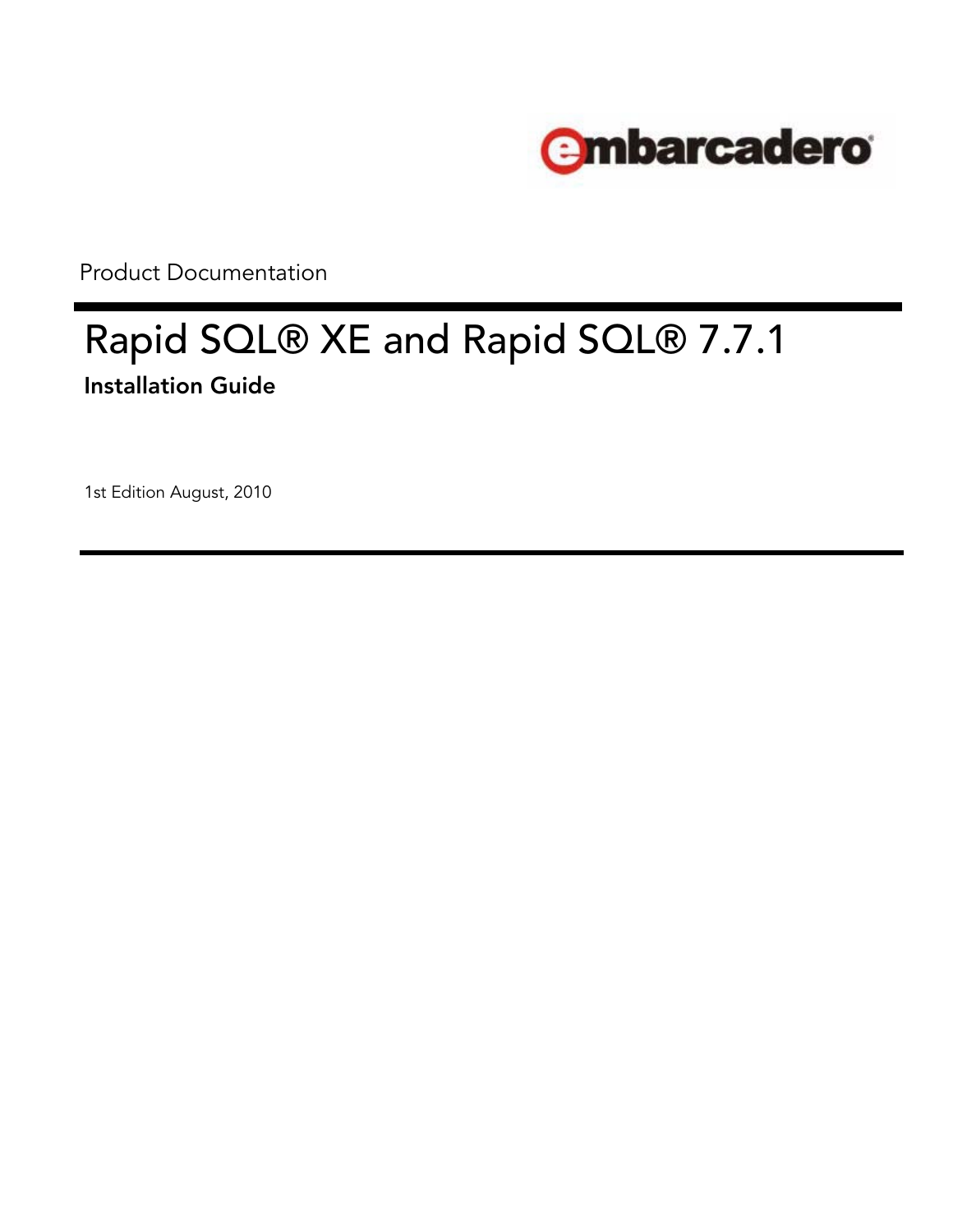© 2010 Embarcadero Technologies, Inc. Embarcadero, the Embarcadero Technologies logos, and all other Embarcadero Technologies product or service names are trademarks or registered trademarks of Embarcadero Technologies, Inc. All other trademarks are property of their respective owners.

Embarcadero Technologies, Inc. is a leading provider of award-winning tools for application developers and database professionals so they can design systems right, build them faster and run them better, regardless of their platform or programming language. Ninety of the Fortune 100 and an active community of more than three million users worldwide rely on Embarcadero products to increase productivity, reduce costs, simplify change management and compliance and accelerate innovation. The company's flagship tools include: Embarcadero® Change Manager™, CodeGear™ RAD Studio, DBArtisan®, Delphi®, ER/Studio®, JBuilder® and Rapid SQL®. Founded in 1993, Embarcadero is headquartered in San Francisco, with offices located around the world. Embarcadero is online at www.embarcadero.com.

August 16, 2010

CORPORATE HEADQUARTERS EMEA HEADQUARTERS ASIA-PACIFIC HEADQUARTERS 100 CALIFORNIA STREET 12TH FLOOR SAN FRANCISCO, CALIFORNIA 94111 USA

YORK HOUSE 18 YORK ROAD MAIDENHEAD, BERKSHIRE SL6 1SF, UNITED KINGDOM

L7. 313 LA TROBE STREET MELBOURNE VIC 3000 AUSTRALIA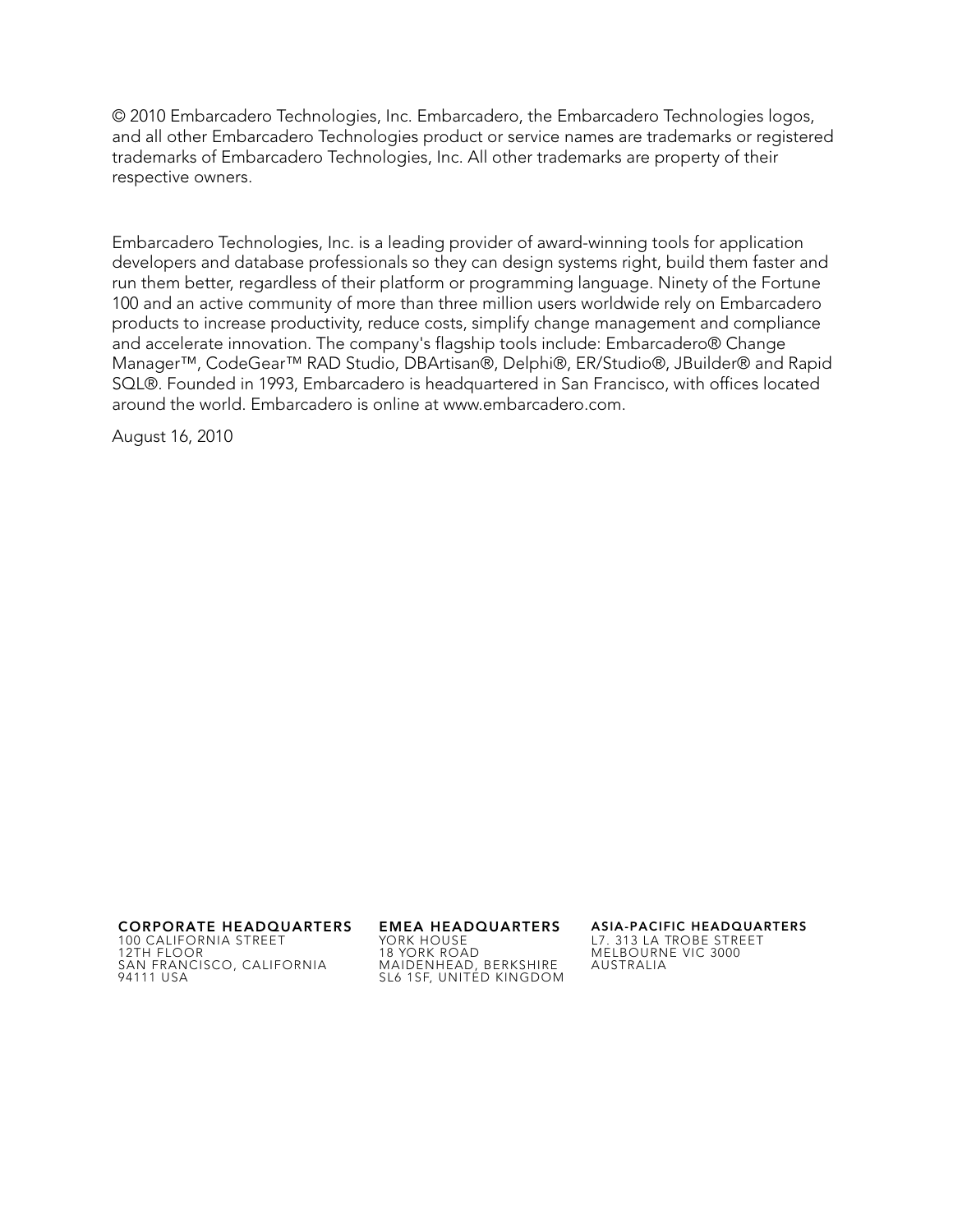# **Contents**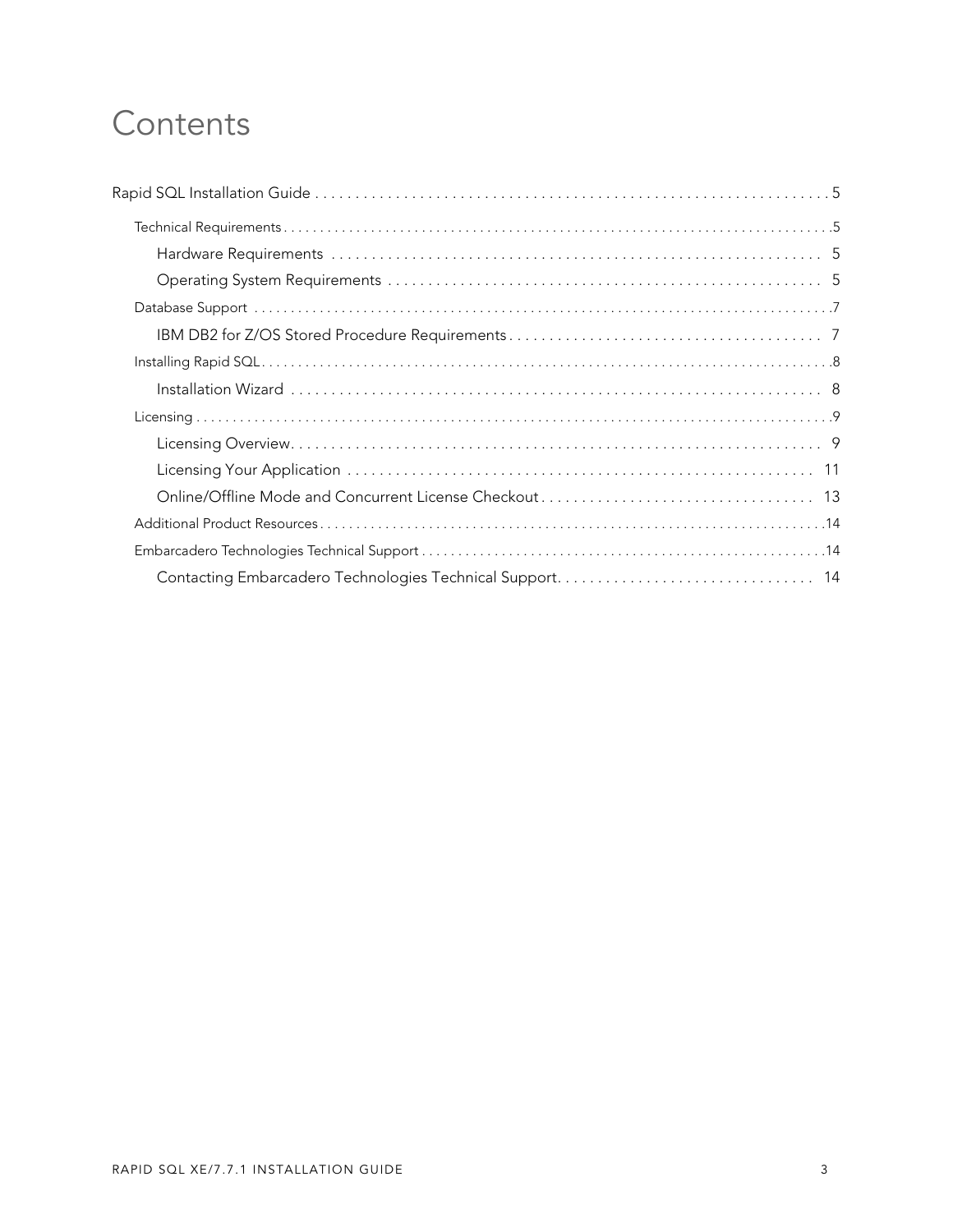CONTENTS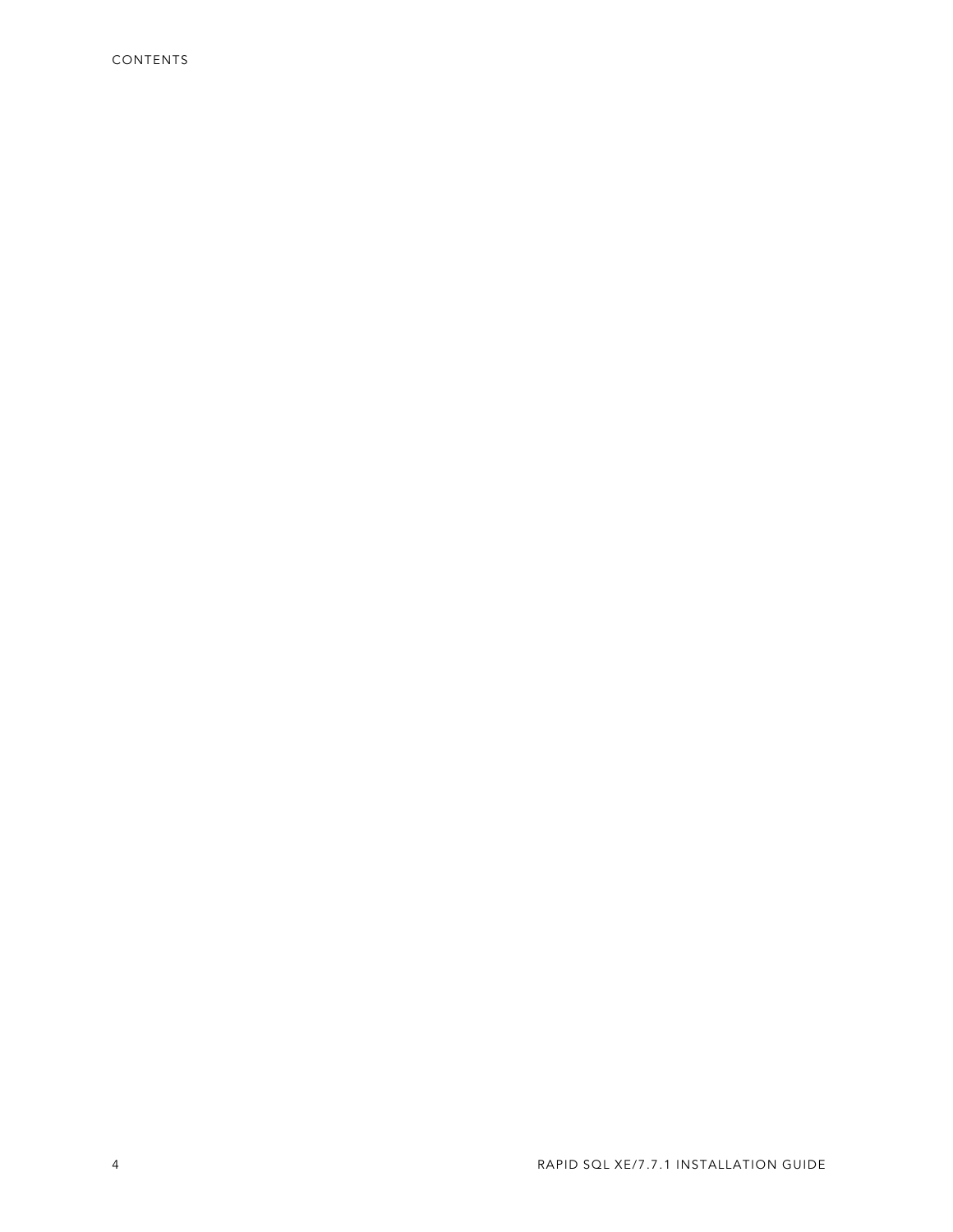# <span id="page-4-0"></span>RAPID SQL INSTALLATION GUIDE

Before you can register any Embarcadero Technologies application, you must meet the minimum technical requirements. If you meet all the minimum technical requirements, you can install Rapid SQL. After installation, you must license the application.

The following topics walk you through this process:

- [Technical Requirements](#page-4-1)
- [Database Support](#page-6-0)
- [Installing Rapid SQL](#page-7-0)
- [Licensing](#page-8-0)

Lastly, for more information, see [Additional Product Resources.](#page-13-0)

# <span id="page-4-1"></span>TECHNICAL REQUIREMENTS

Rapid SQL is a 32-bit application that runs in a Microsoft Windows environment. Before using Rapid SQL, please verify that your environment meets the following requirements:

- [Hardware requirements](#page-4-2)
- [Operating system requirements](#page-4-3)
	- NOTE: Users need full registry privileges during the installation and access to the keys under HKEY\_CURRENT\_USER in the registry after installation.

## <span id="page-4-2"></span>HARDWARE REQUIREMENTS

Embarcadero Technologies recommends the following minimum hardware requirements:

- 500 MB of memory
- 500 MB of disk space

## <span id="page-4-3"></span>OPERATING SYSTEM REQUIREMENTS

Rapid SQL supports the following operating systems.

- Windows 7 (32-bit and 64-bit)
- Windows XP (32-bit and 64-bit)
- Windows Vista (32-bit and 64-bit)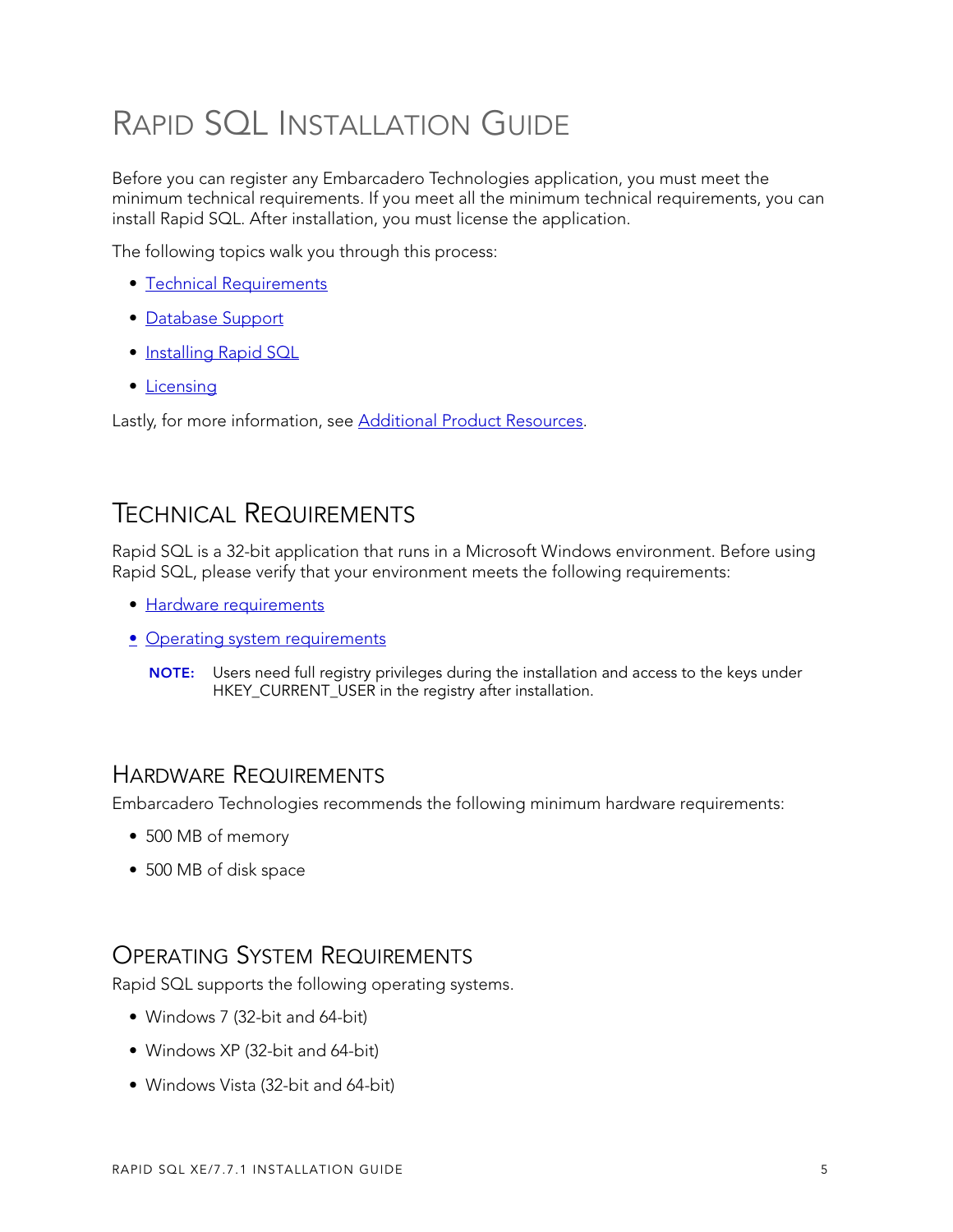For more detailed information, see the following topics:

- [XP Support](#page-5-0)
- [Vista and Windows 7 Support](#page-5-1)
- [32-bit Versus 64-bit Operating System Support and Restrictions](#page-6-2)

### <span id="page-5-0"></span>XP SUPPORT

Windows XP has two user security groups:

- Users
- Power Users

Microsoft intentionally does not grant members of the Users Group the authority to install applications or make global changes to the system. Restricted Users are members of the Users Group. Standard users belong to the Power Users Group. Microsoft grants members of the Power Users Group the authority to install programs.You must be a member of the Administrators Group in order to install and use Embarcadero Technologies applications.

Because Restricted Users are members of the Users Group, they cannot install and run Embarcadero Technologies applications.

**CAUTION:** You must be a member of the Administrators Group in order to install and use Embarcadero Technologies applications.

To open the Group Membership tab where you can determine your group and review the Microsoft security guidelines:

- 1 On the Control Panel, open User Accounts.
- 2 On the Users tab, select a user and then click the Properties button.
- 3 Click the Group Membership tab.

#### <span id="page-5-1"></span>VISTA AND WINDOWS 7 SUPPORT

Windows Vista UAC and Windows 7 provide two user types:

- Standard user
- Administrator

Rapid SQL can be installed or uninstalled by an administrator or by a standard user using an administrator token. Standard users can run Rapid SQL.

CAUTION: For the purposes of running Rapid SQL, default standard user token privileges should not be modified. Modifying standard user token privileges can result in licensing issues which will prevent Rapid SQL from operating properly.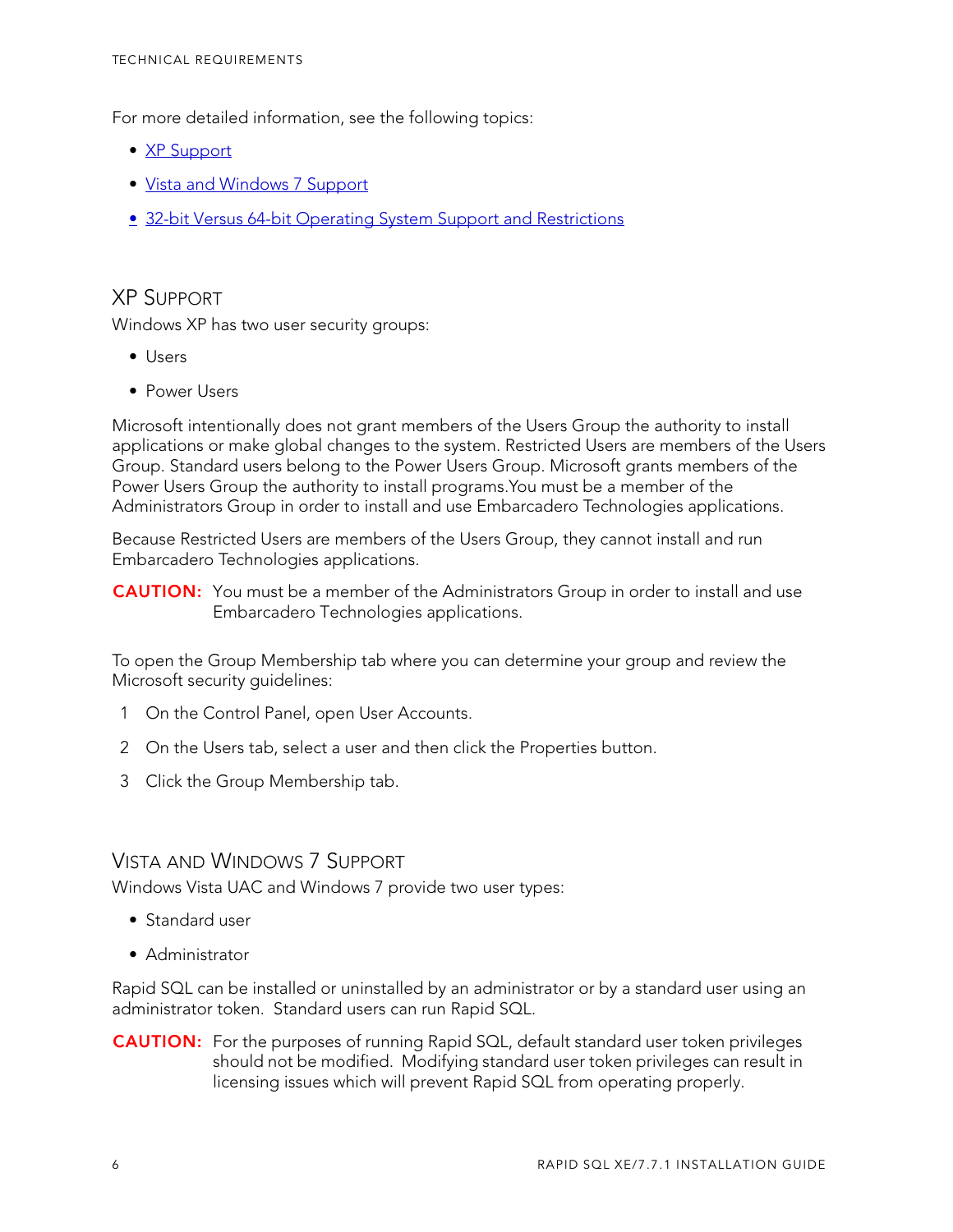## <span id="page-6-2"></span>32-BIT VERSUS 64-BIT OPERATING SYSTEM SUPPORT AND RESTRICTIONS

Rapid SQL is a 32-bit application that runs emulated on 64-bit versions of Windows. The only requirement is that Rapid SQL supports only 32-bit versions of the client software that must be installed for connectivity to each DBMS that Rapid SQL will work against.

# <span id="page-6-0"></span>DATABASE SUPPORT

The table below describes the database platforms Rapid SQL supports and the server and client requirements:

| Platform                                | Server                                                                                                                                                                                         | Client                                                                                                                                                                                                            |
|-----------------------------------------|------------------------------------------------------------------------------------------------------------------------------------------------------------------------------------------------|-------------------------------------------------------------------------------------------------------------------------------------------------------------------------------------------------------------------|
| IBM DB2 for OS/390 (z/<br>OS)           | IBM DB2 for OS/390 (z/OS) v7, v8, and v9.                                                                                                                                                      | When going through a DB2 Connect<br>gateway, DB2 Client for Windows 6.0 or<br>later. When going directly to the mainframe<br>from the client, DB2 Connect Personal<br>Edition v6 or higher on the client machine. |
| IBM DB2 for Linux, Unix,<br>and Windows | IBM DB2 Universal Database 8 and 9                                                                                                                                                             | IBM DB2 Client for Windows 7.2 or later.                                                                                                                                                                          |
|                                         |                                                                                                                                                                                                | NOTE: When using a v8 client, Rapid SQL<br>only supports connecting to a v8 Database<br>on Windows, Linux and Unix.                                                                                               |
| InterBase/Firebird                      | InterBase 2007 and InterBase 2009                                                                                                                                                              | DataDirect ODBC driver for InterBase and<br>the InterBase Client                                                                                                                                                  |
|                                         | Firebird 2.0                                                                                                                                                                                   | Firebird ODBC Driver                                                                                                                                                                                              |
| Microsoft SQL Server                    | Microsoft SQL Server 2000, 2005, and 2008                                                                                                                                                      | Microsoft SQL Server Client Library                                                                                                                                                                               |
|                                         | NOTE: For SQL Server 2005 and 2008, only<br>object types like users, logins, roles, config<br>parameters, etc., are supported. We do<br>NOT support Microsoft .NET extensions at<br>this time. |                                                                                                                                                                                                                   |
| MySQL                                   | MySQL 4.x. (Rapid SQL is tolerant of 5.x<br>but does not support Stored Procedures,<br>Triggers, Views.)                                                                                       | MySQL ODBC driver 3.5.1 and above                                                                                                                                                                                 |
| Oracle                                  | Oracle 8i, 9i, 10g, and 11g                                                                                                                                                                    | Oracle SQL*Net Client                                                                                                                                                                                             |
| Sybase ASE                              | Sybase System 12.5, Sybase 15                                                                                                                                                                  | Sybase Open Client                                                                                                                                                                                                |

NOTE: Since Rapid SQL is a 32-bit application that runs emulated on 64-bit versions of Windows, only 32-bit versions of the DBMS client software are supported.

## <span id="page-6-1"></span>IBM DB2 FOR Z/OS STORED PROCEDURE REQUIREMENTS

When working against an IBM DB2 for z/OS data source, Rapid SQL relies on the following stored procedures, provided as an optional installation step in setting up the DB2 subsystem:

• DSNWZP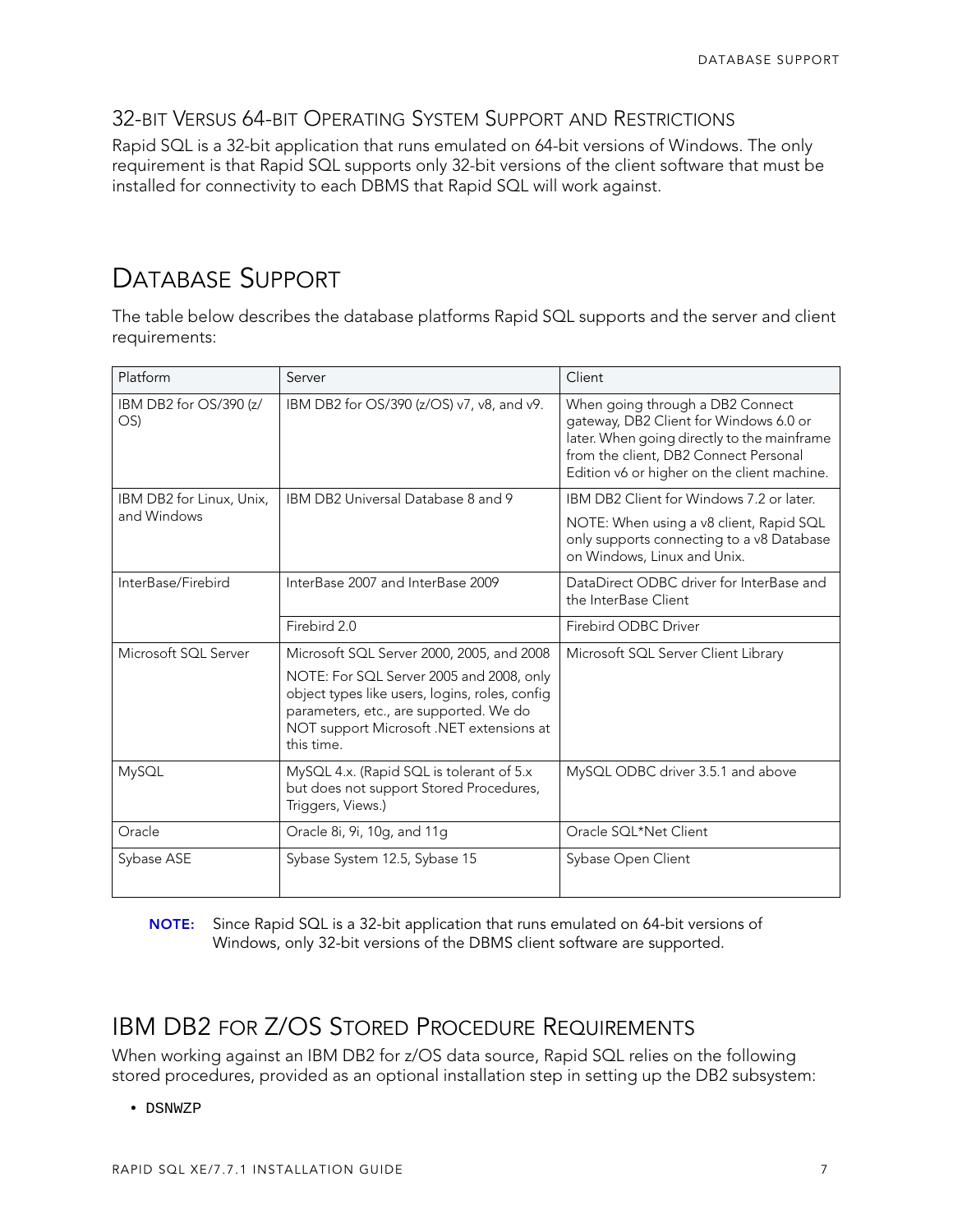- DSNUTILS
- ADMIN\_COMMAND\_DSN
- ADMIN\_COMMAND\_DB2

Prior to using Rapid SQL against an IBM DB2 for z/OS data source, ensure that these components are installed on the server. See [http://publib.boulder.ibm.com/infocenter/dzichelp/](http://publib.boulder.ibm.com/infocenter/dzichelp/v2r2/index.jsp?topic=/com.ibm.db2.doc.inst/stpadd.htm) [v2r2/topic/com.ibm.db2.doc.inst/stpadd.htm#stpadd](http://publib.boulder.ibm.com/infocenter/dzichelp/v2r2/index.jsp?topic=/com.ibm.db2.doc.inst/stpadd.htm) for more information.

## <span id="page-7-0"></span>INSTALLING RAPID SQL

To install Rapid SQL successfully, you must complete each panel of the [Installation Wizard.](#page-7-1) After the installation is complete, we recommend that you reboot your machine before using Rapid SQL.

CAUTION: To install Rapid SQL from the command line, you should be sure to manually uninstall all prior versions of Rapid SQL.

## <span id="page-7-1"></span>INSTALLATION WIZARD

The Rapid SQL Installation Wizard installs all corresponding files on your machine. The panels presented by the wizard vary depending on whether you are upgrading or performing an initial installation. To proceed to the next panel of the wizard, click Next. To cancel the installation process at any time, click Cancel.

- NOTE: Before installing Rapid SQL XE from Embarcadero ToolCloud, see [http://](http://docs.embarcadero.com/products/xe/) [docs.embarcadero.com/products/xe/](http://docs.embarcadero.com/products/xe/) for additional requirements or revised instructions.
- CAUTION: If you have not registered a license when you start a Rapid SQL installation, you will be prompted to register a license. For more information, see *Licensing*.

Use the following table as a guide to understanding the panels you may encounter when installing Rapid SQL:

| Panel              | Description                                                                                                                                                                                                                                                                                           |
|--------------------|-------------------------------------------------------------------------------------------------------------------------------------------------------------------------------------------------------------------------------------------------------------------------------------------------------|
| Welcome            | The start of the install process.                                                                                                                                                                                                                                                                     |
| License Agreement  | This panel of the Installation Wizard displays the license agreement. To<br>continue the installation, click I accept the terms in the license agreement. You<br>cannot proceed to the next step in the installation if the I DO NOT accept the<br>terms in the license agreement option is selected. |
| Destination Folder | Identify the folder where you want the program files to reside. The default<br>directory is C:\Program Files\Embarcadero\RSQL770\.                                                                                                                                                                    |
| <b>Start Menu</b>  | Lets you provide a Start menu group and optionally have an application icon<br>created on the desktop.                                                                                                                                                                                                |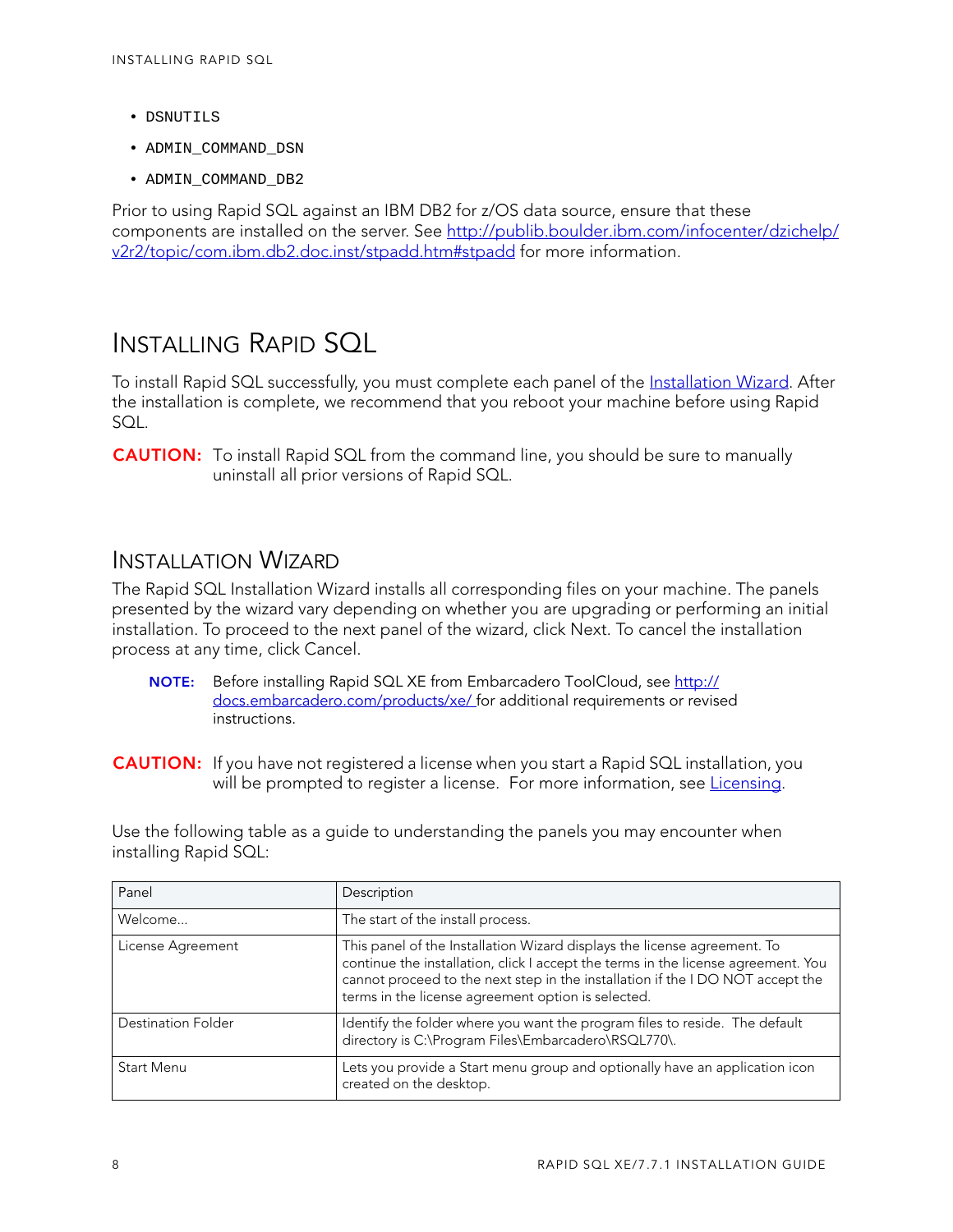| Panel                        | Description                                                                                                        |
|------------------------------|--------------------------------------------------------------------------------------------------------------------|
| Associate Files              | Specify whether you want files with extensions of .sql or .eqb to be associated<br>with the Rapid SQL application. |
| Ready to install the program | Review your settings and click Install to continue the installation process.                                       |
| Installing                   | Displays installation progress.                                                                                    |
| Setup Complete               | Finishes the installation process.                                                                                 |

## <span id="page-8-0"></span>LICENSING

Each Embarcadero client application requires one or more licenses in order to run. An Embarcadero product, such as DBArtisan or ER/Studio, has a baseline license which provides basic feature support for that product. In addition, incremental licenses may be required to support specific DBMS platforms, product add-ons, or other functions.

For more information, see the following topics:

- **[Licensing Overview](#page-8-1)**
- [Licensing your Application](#page-10-0)
- [Online/Offline Mode and Concurrent License Checkout](#page-12-0)

## <span id="page-8-1"></span>LICENSING OVERVIEW

The following discussion provides a high-level discussion of key licensing topics and directs you to sources of more detailed information.

[Viewing your License Type and Modules](#page-8-2)

[Understanding Trial, Workstation, and Networked Licenses](#page-9-0)

[Rapid SQL License Modules, DBMS Support, and Feature Availability](#page-9-1)

[Rapid SQL XE License Modules, DBMS Support, and Feature Availability](#page-9-2)

[Directing Queries Regarding Licenses](#page-9-3)

## <span id="page-8-2"></span>VIEWING YOUR LICENSE TYPE AND MODULES

The **About**... dialog, available from the Help menu, displays your license type and each individual license module currently registered.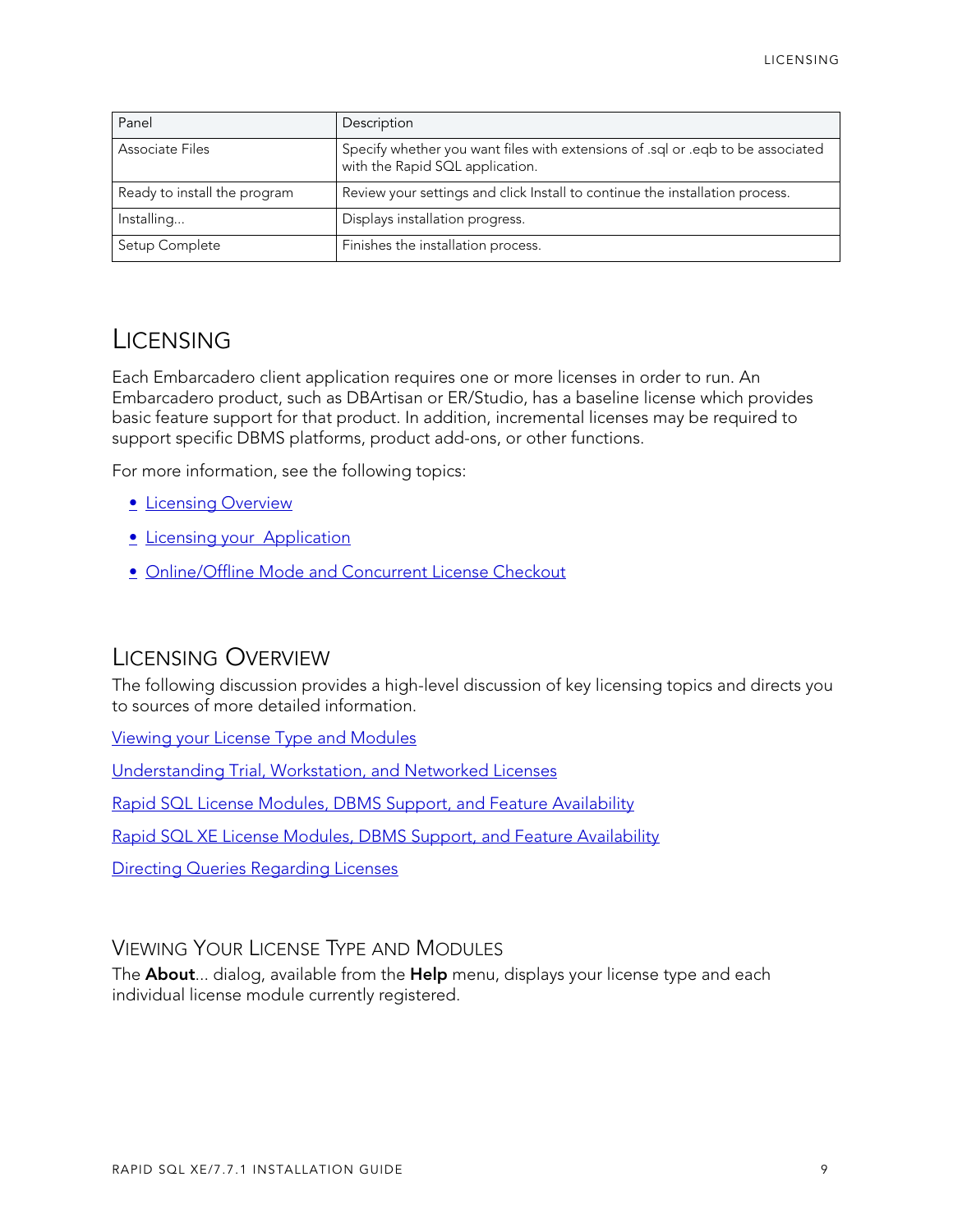## <span id="page-9-0"></span>UNDERSTANDING TRIAL, WORKSTATION, AND NETWORKED LICENSES

Three kinds of licenses are available: Trial, Workstation, and Networked.

| <b>Trial licenses</b>        | A license for a 14-day, full-featured trial version of the product. The trial license must be<br>registered before you can use the product.                                                                                                                                                                                                                                                                                                                                                                                                 |
|------------------------------|---------------------------------------------------------------------------------------------------------------------------------------------------------------------------------------------------------------------------------------------------------------------------------------------------------------------------------------------------------------------------------------------------------------------------------------------------------------------------------------------------------------------------------------------|
| <b>Workstation licensing</b> | A license or set of licenses is tied to a particular workstation. The product can only be<br>used on that workstation.                                                                                                                                                                                                                                                                                                                                                                                                                      |
| <b>Networked licensing</b>   | Networked licenses are administered and distributed by a central License Server<br>(Embarcadero License Center or Acresso FLEXnet Publisher). There are two types of<br>networked licenses: Concurrent and Networked Named User. With Concurrent licensing,<br>users on different machines take turns using licenses from a shared pool. With<br>Networked Named User licensing, licenses are pre-assigned to specific users setup on<br>the license server's user list. Those users are guaranteed to have licenses available any<br>time. |
|                              | <b>NOTE:</b> Concurrent licenses can be borrowed for use without a network connection. For<br>details, see Online/Offline Mode and Concurrent License Checkout.                                                                                                                                                                                                                                                                                                                                                                             |

For a detailed description of licensing options, see [http://www.embarcadero.com/software](http://www.embarcadero.com/software-licensing-solutions)[licensing-solutions](http://www.embarcadero.com/software-licensing-solutions).

## <span id="page-9-1"></span>RAPID SQL LICENSE MODULES, DBMS SUPPORT, AND FEATURE AVAILABILITY

Individual license modules correspond to the DBMS platforms you are licensed to use. In addition, each DBMS license module corresponds to a product edition. The following table indicates feature availability for each license module edition:

| Standard     | Provides baseline support including datasource management, object<br>management, SQL editing and execution, and standard tools and utilities. |
|--------------|-----------------------------------------------------------------------------------------------------------------------------------------------|
| Professional | Standard edition features plus SQL Debugger, SQL Profiler, and Code Analyst.                                                                  |

## <span id="page-9-2"></span>RAPID SQL XE PRO LICENSE MODULES, DBMS SUPPORT, AND FEATURE AVAILABILITY

An XE license provides access to all supported DBMS platforms. XE modules and feature availability are as follows:

**XE Pro** Provides baseline support including datasource management, object management, SQL editing and execution, and standard tools and utilities, SQL Debugger, SQL Profiler, and Code Analyst.

#### <span id="page-9-3"></span>DIRECTING QUERIES REGARDING LICENSES

Questions regarding license availability, feature availability, and client or server licensing, should be directed as follows: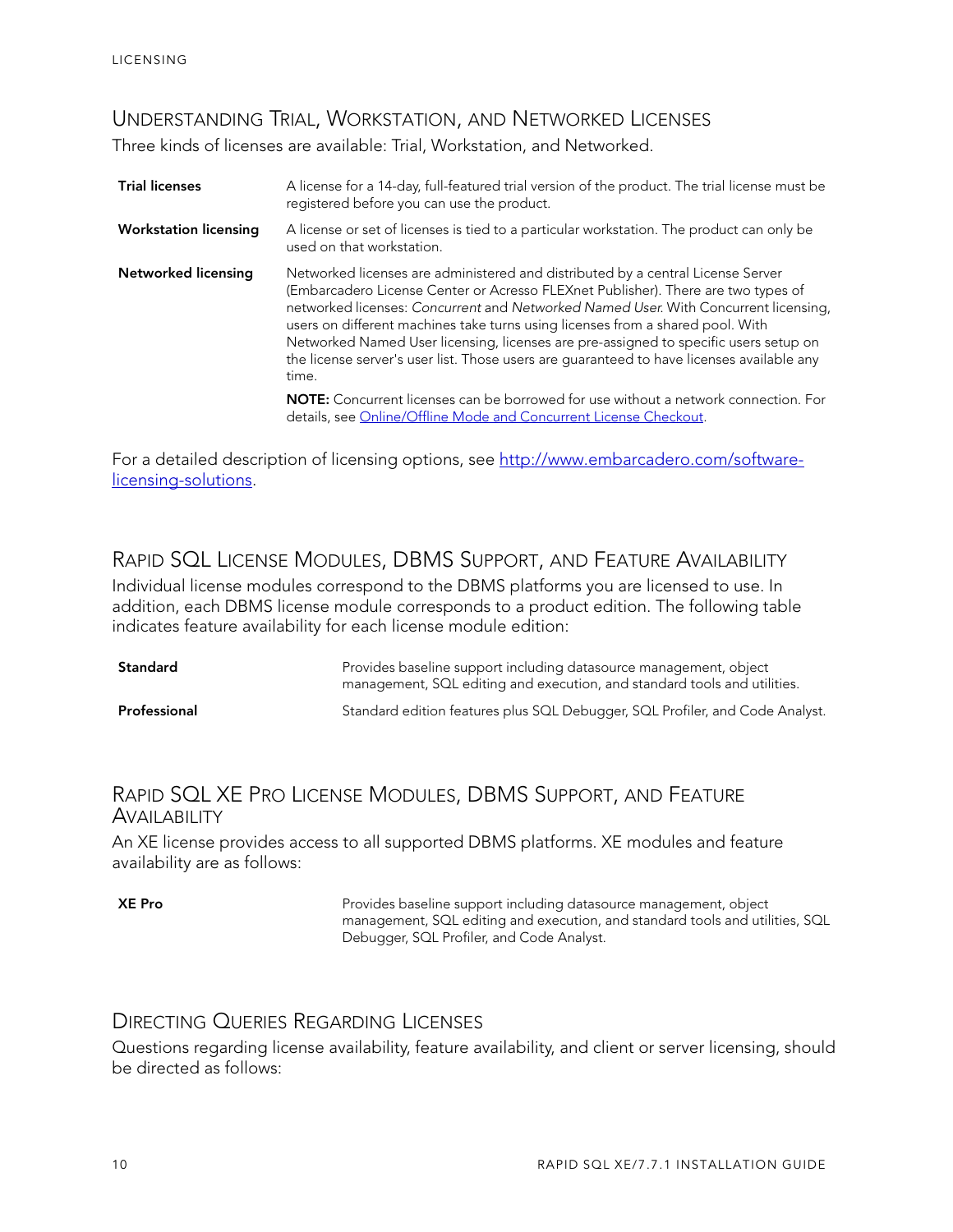- If you work in an organization that uses networked licensing, direct any questions to your site's Rapid SQL administrator
- If you are using workstation licensing, direct licensing questions to your Embarcadero Technologies representative

## <span id="page-10-0"></span>LICENSING YOUR APPLICATION

See the following topics for details on registering your product:

[Registering a trial or workstation license during installation](#page-10-1)

[Registering a workstation license after application startup](#page-10-2)

[Registering by phone](#page-11-0)

[Registering a networked license](#page-12-1)

## <span id="page-10-1"></span>REGISTERING A TRIAL OR WORKSTATION LICENSE DURING INSTALLATION

Shortly after initiating download of a trial version of an Embarcadero product, you should receive an email with a serial number you must register during installation. Similarly, if you purchase an Embarcadero product while no trial version is active, you will receive a serial number that must be registered during installation.

- 1 Start the installation. An Embarcadero License Registration dialog appears.
- 2 Copy the serial number from the email and paste it in the Serial Number field.
- 3 Enter your Embarcadero Developer Network account credentials in the Login or Email and Password fields. If you have not previously created an EDN account, or have forgotten your password, click I need to create ... or I've lost my password.
- 4 Click Register.

Your activation file should be downloaded and installed automatically. If this does not happen, click the Trouble Connecting? Try Web Registration link and follow the prompts. If you still have problems, see [Registering by phone](#page-11-0).

## <span id="page-10-2"></span>REGISTERING A WORKSTATION LICENSE AFTER APPLICATION STARTUP

The following instructions assume that you have received a workstation license by email and that you currently have a valid trial license. If you did not install a trial version or the trial period has expired, follow the instructions in [Registering a Trial or Workstation License During Installation](#page-10-1) instead.

- 1 On the Help menu select **About** and then on the dialog that opens, click Manage to open a license manager dialog.
- 2 On the **Serial** menu, select Add Serial Number.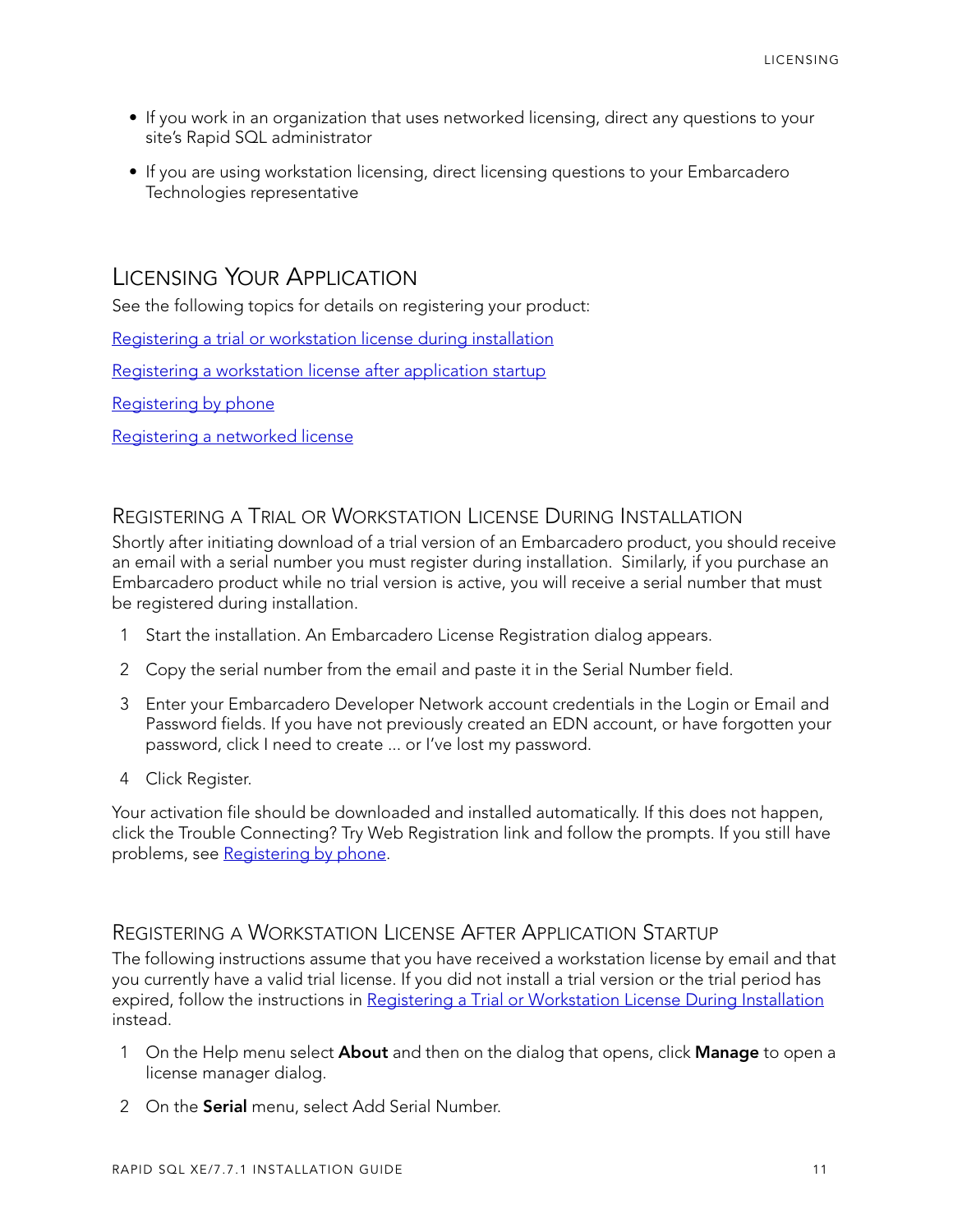- 3 Copy the serial number from the email and paste it in the Add Serial Number dialog, then click OK.
- 4 Right-click on the serial number you added, and then select Register from the context menu. A registration dialog opens.

NOTE: The Registration Code box shows a machine-specific identifier required with other registration methods.

- 5 Ensure that the Register using Online Registration radio box is selected.
- 6 Provide Developer Network credentials in the Login name or Email and Password boxes. If you have not previously created an EDN account, or have forgotten your password, click I need to create ... or I've lost my password.
- 7 Click Register.
- 8 If prompted to restart the application, click Yes.

Your activation file should be downloaded and installed automatically. If this does not happen, click the Trouble Connecting? Try Web Registration link and follow the prompts. If you still have problems, see [Registering by phone](#page-11-0).

#### <span id="page-11-0"></span>REGISTERING BY PHONE

If you have problems with either of the above procedures, you can register licenses by phone. You will have to provide Developer Network credentials; the registration code displayed in the Embarcadero License Registration dialog that appears when you start an unlicensed application; the product base license serial number; and the license serial numbers for any additional features you have purchased.

For North America, Latin America and Asia Pacific, call (415) 834-3131 option 2 and then follow the prompts. The hours are Monday through Friday, 6:00 A.M. to 6:00 P.M. Pacific time.

For Europe, Africa and the Middle East, call +44 (0)1628-684 494. The hours are Monday to Friday, 9 A.M. to 5:30 P.M. U.K. time.

Shortly after phoning in, you will receive an email containing an activation file. Then do the following:

- 1 Save the file to the desktop or a scratch directory such as c:\temp.
- 1 On the Help menu select **About** and then on the dialog that opens, click **Register**. A registration dialog opens.
- 2 Select the I have received an activation file  $(*\text{.slip or reg}^*.\text{txt})$  radio box.
- 3 Click the Browse button and use the Select License Activation File dialog to locate and select the activation file you installed.
- 4 Click the **Import** button to import the activation file and when complete, click the Finish button.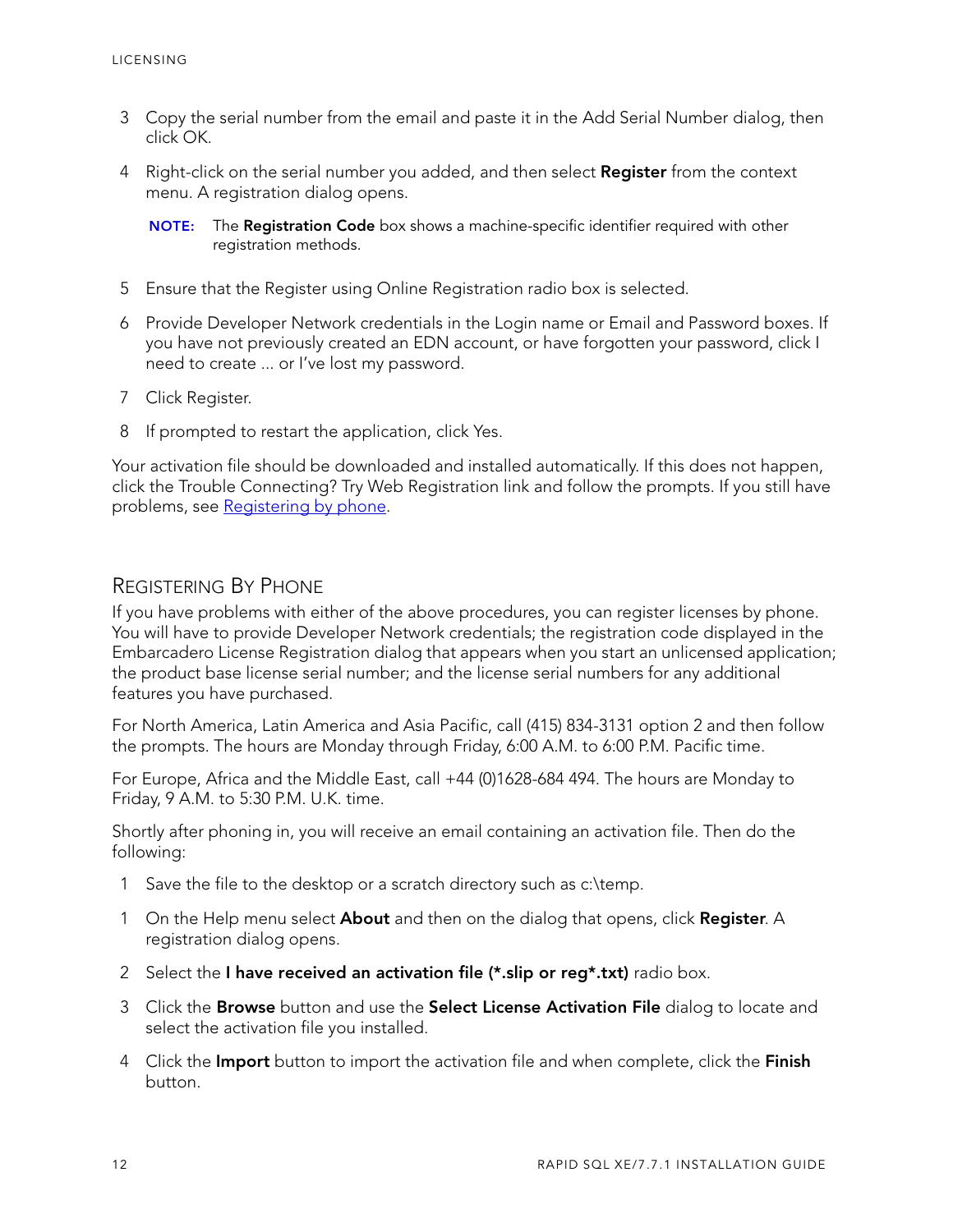5 If prompted to restart the application, click Yes.

### <span id="page-12-1"></span>REGISTERING A NETWORKED LICENSE

If you work in an organization using Networked licensing, an administrator, department head, or someone providing a similar function will provide you with an activation file.

Once you receive the file, save it to the license subfolder of your product's main installation folder (typically C:\Program Files\Embarcadero\<product><version>\license\), then restart the application.

No additional steps are necessary.

## <span id="page-12-0"></span>ONLINE/OFFLINE MODE AND CONCURRENT LICENSE CHECKOUT

Concurrent licenses can be used in both online and offline modes. In online mode, you must have a continuous network connection to your License Center. Licenses are checked out when you start Rapid SQL and checked back in when you shut Rapid SQL down.

You can also use a license in offline mode. When you explicitly check out a license for offline use, you can use Rapid SQL without a connection to your License Center for a specified duration. This lets you work while travelling or commuting, work away from your primary work area, or use Rapid SQL when a network connection is unavailable or not required.

NOTE: Contact your site administrator for information on offline license availability, the maximum duration, offline license policy at your site, or any other issues arising from online license usage.

#### To check out a license for offline use

- 1 On the Help menu, select Checkout License. The Check Out License For Offline Use dialog opens.
- 2 Select the check box associated with each individual license you want to check out.
- 3 In the Checkout Duration box, type the number of hours that you can use the offline license without a network connection to the License Center.
- 4 Click OK.

You can work offline for the specified duration. The duration period begins immediately.

If you subsequently establish a network connection to the License Center before the license duration expires, you can indicate to the License Center that the offline license is no longer required.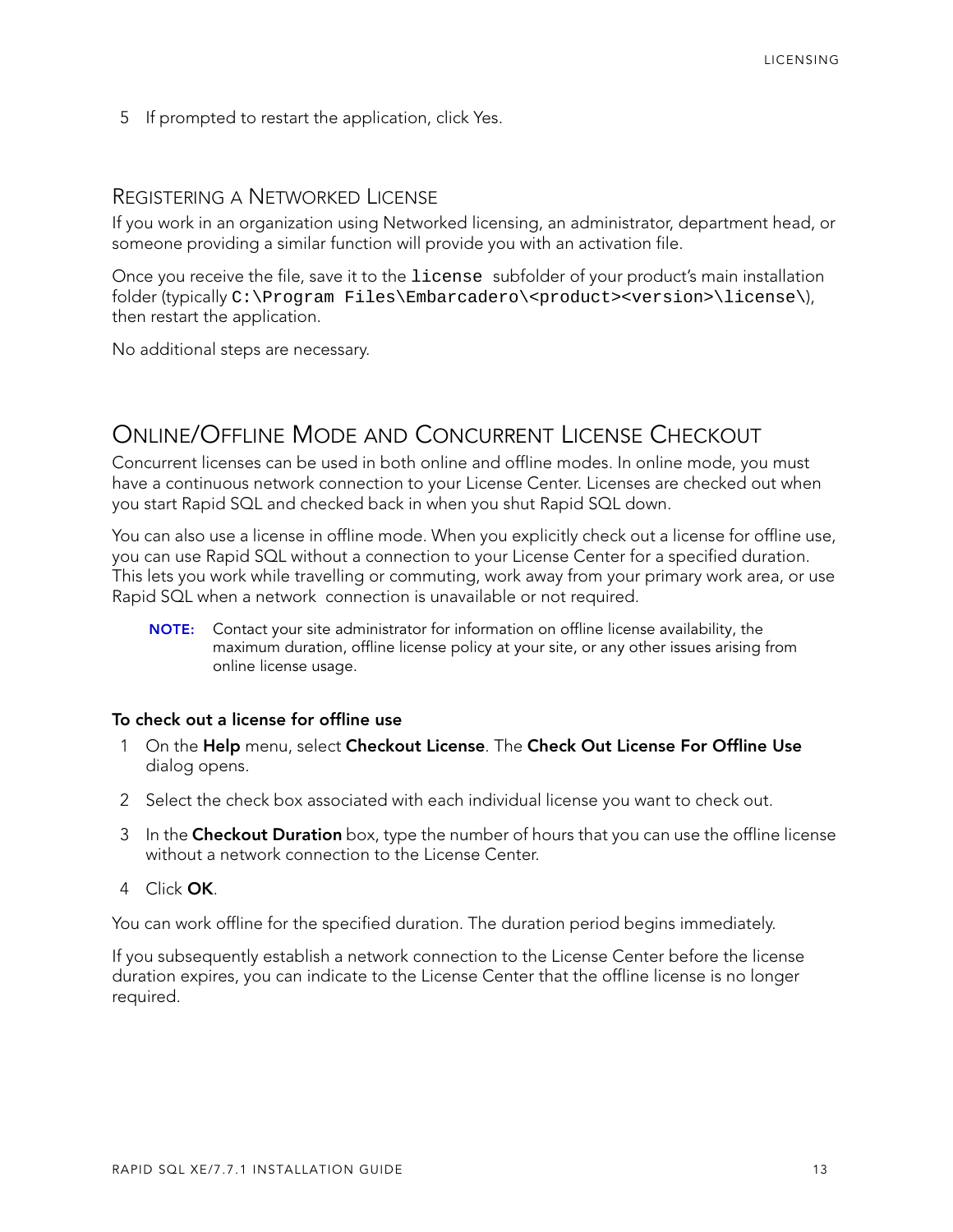#### To indicate that an offline licene is no longer required

1 On the Help menu, select Checkin License.

There is no interruption in Rapid SQL usage. The license is not actually checked in until you shut down Rapid SQL.

# <span id="page-13-0"></span>ADDITIONAL PRODUCT RESOURCES

The Embarcadero Web site is an excellent source for additional product information, including white papers, articles, FAQs, discussion groups, and the Embarcadero Knowledge Base.

Go to [www.embarcadero.com/support,](http://www.embarcadero.com/support/) or click any of the links below, to find:

- [Documentation](http://docs.embarcadero.com)
- [Online Demos](http://www.embarcadero.com/resources/demos)
- [Technical Papers](http://www.embarcadero.com/resources/technical-papers)
- [Developer Network](http://edn.embarcadero.com)

# <span id="page-13-1"></span>**EMBARCADERO TECHNOLOGIES TECHNICAL SUPPORT**

If you have a valid maintenance contract with Embarcadero Technologies, the Embarcadero Technical Support team is available to assist you with any problems you have with our applications. Our maintenance contract also entitles registered users of Embarcadero Technologies' products to download free software upgrades during the active contract period.

To speak directly with Embarcadero Technical Support, see Contacting Embarcadero [Technologies Technical Support,](#page-13-2) below.

NOTE: Evaluators receive free technical support for the term of their evaluation (14 days).

## <span id="page-13-2"></span>CONTACTING EMBARCADERO TECHNOLOGIES TECHNICAL SUPPORT

When contacting Embarcadero Technologies Technical Support please provide the following to ensure swift and accurate service:

#### Personal Information

- Name
- Company name and address
- Telephone number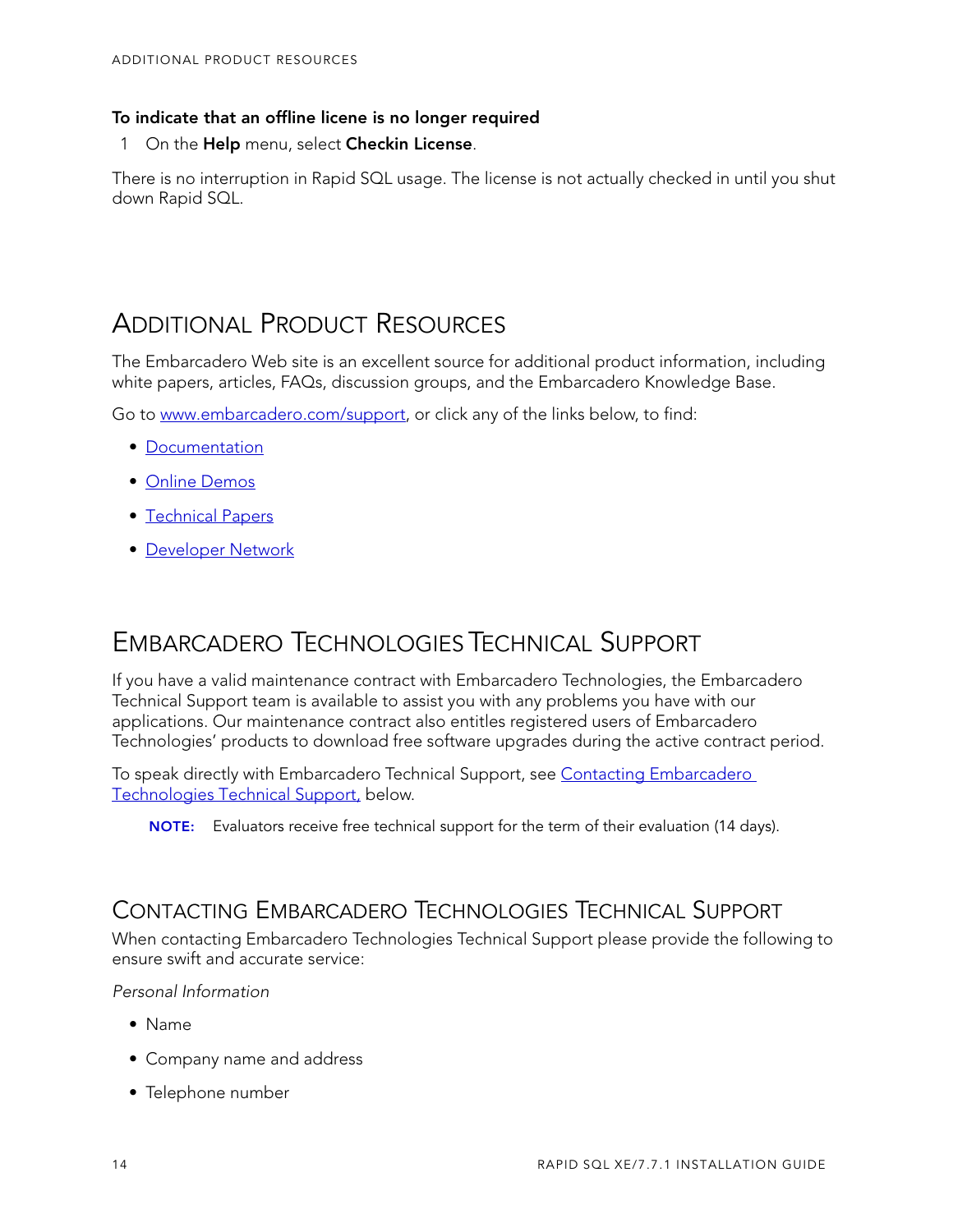- Fax number
- Email address

Product and System Information

- Embarcadero product name and version number. This information is found under Help, About.
- Your client operation system and version number.
- Your database and version number.

#### Problem Description

A succinct but complete description of the problem is required. If you are contacting us by telephone, please have the above information, including any error messages, available so that an Embarcadero Technical Support Engineer can reproduce the error and clearly understand the problem.

There are three ways to contact Embarcadero's Technical Support department:

- Via the [Web](#page-14-0)
- Via [Phone](#page-14-1)
- Via [Email](#page-15-0)

## <span id="page-14-0"></span>VIA THE WEB

Embarcadero Technical Support provides an online form that lets you open a Support case via the Web. To access this form, go to [http://www.embarcadero.com/support/open\\_case.jsp.](http://www.embarcadero.com/support/open_case.jsp)

We normally acknowledge the receipt of every case on the same day, depending on the time of submission.

## <span id="page-14-1"></span>VIA PHONE

United States

Embarcadero Technologies Technical Support phone number is (415) 834-3131 option 2 and then follow the prompts. The hours are Monday to Friday, 6:00 A.M. to 6:00 P.M. Pacific time.

For licensing issues, including Product Unlock Codes, call (415) 834-3131 option 2 and then follow the prompts. The hours are Monday to Friday, 6:00 A.M. to 6:00 P.M. Pacific time.

The Embarcadero Technologies Technical Support fax number is (415) 495-4418.

**FMFA** 

Embarcadero Technologies Technical Support phone number is +44 (0)1628 684 499. The hours are Monday to Friday, 9 A.M. to 5:30 P.M. U.K. time.